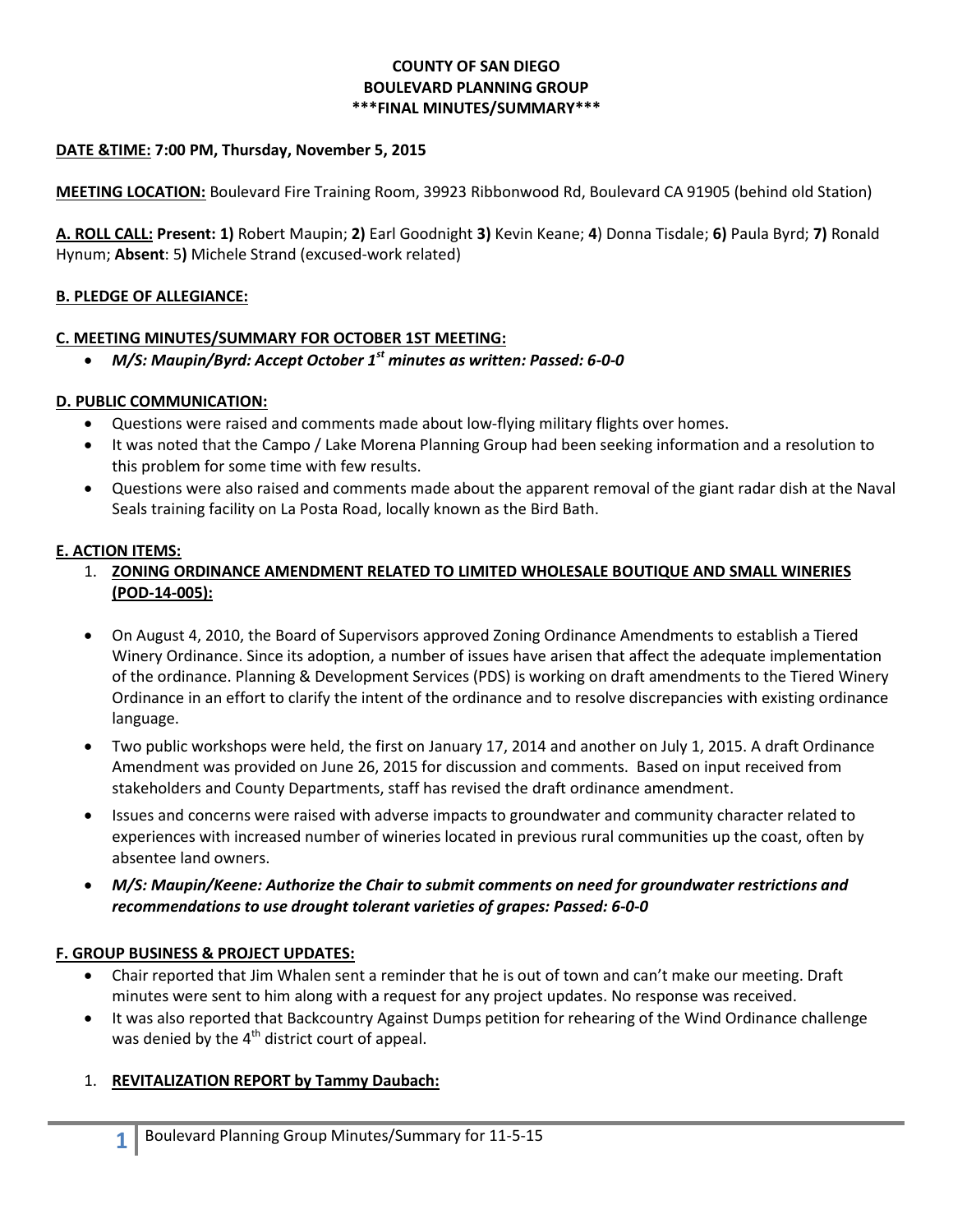- All 2015 Community Clean-Up Days this year were more successful than 2014. A huge thank you to all the volunteers, all the providers who donated their services, and all of those who helped their fellow community members. Totals will be available at the next meeting.
- Boulevard/Jacumba Revitalization meeting is on December 7th at 6:30 PM at the Boulevard Training Room. Our new board member is Cherry Diefenbach. Still room for more board members.
- Jacumba is having a community wide yard sale on November 14th from 9AM-2PM. Booth spaces are available for \$10.
- Tzu-Chi Foundation did not realize that they had to submit a written request for the old Fire Dept., so that is why it was not on last month's agenda, but it should be on this month's agenda. A CDBG grant was filled out for the building again.
- Information was made available about lead paint in your house and products. This is an especially big concern with houses built before 1978 and candy from Mexico.
- The Jacumba Women's Club is selling an information booklet for \$4 each. Advertising in the booklet is free. They are based on the old phonebooks, but without residential phone numbers.

## 2. **FIRE SAFE COUNCIL REPORT:**

- FSC cosponsored a talk with the author of "The Fire Outside My Window", Sandra Millers Younger. There was an excellent turnout.
- Next FSC meeting is November 28th at 5:30 PM at the Boulevard Training Room behind the old Fire Dept. We will be nominating Board members for 2016.
- Jacumba Fire Department now has a medic engine.
- There is another grant application process for the SRA fees. Our FSC is scheduling a meeting with the CalFire Chiefs to find out what we can apply for.
- Juan Rodriguez is the Border Patrol Agent in charge of the Border Patrol Explorers currently. The program is up and running. It is a combination of the Campo/Pine Valley group and Boulevard. His email is juan.rodriguez@cbp.dhs.gov

# 3. **SOITEC SOLAR DEVELOPMENT; PDS2012-3910-120005:**

- On October 14<sup>th</sup>, in response to a court order (writ) in Case NO. 37-2015-00007420-CU-TT-CTL, the Board of Supervisors voted 4-1 to rescind previous approvals and to recertify a Revised PFEIR and adopt a Major Use Permit without the optional battery storage component previously included for Rugged Solar.
- $\bullet$  Oct 21<sup>st</sup>, Soitec and County filed joint motion to discharge the writ of mandate was filed. A December 11<sup>th</sup> court hearing is scheduled.
- The Chair reported that she participated at the Oct  $14<sup>th</sup>$  Board of Supervisors' hearing, where John Gibson of Hamann Companies distributed copies of the VOSD article that was anonymously distributed to Planning Group members at the October meeting. Gibson verbally attacked her, repeating the misleading and false allegations made in the articles. He compared her to Barbary Coast scoundrel pirates that loot and pillage and called her Captain Tisdale. Gibson also said she was a shakedown artist and should be disbarred from serving on a planning group.
- The Chair said she responded that Gibson's allegations were out of line and mostly inaccurate as usual, and that her farming family had every right to challenge industrial solar projects that would impact their decades of investments. And they would continue to exercise their rights as allowed by law.
- Paula Byrd and Linda Shannon attended the hearing, too, but arrived too late to speak.
- Opposition to Soitec's motion to discharge the writ of mandate is due by Nov  $13<sup>th</sup>$  deadline.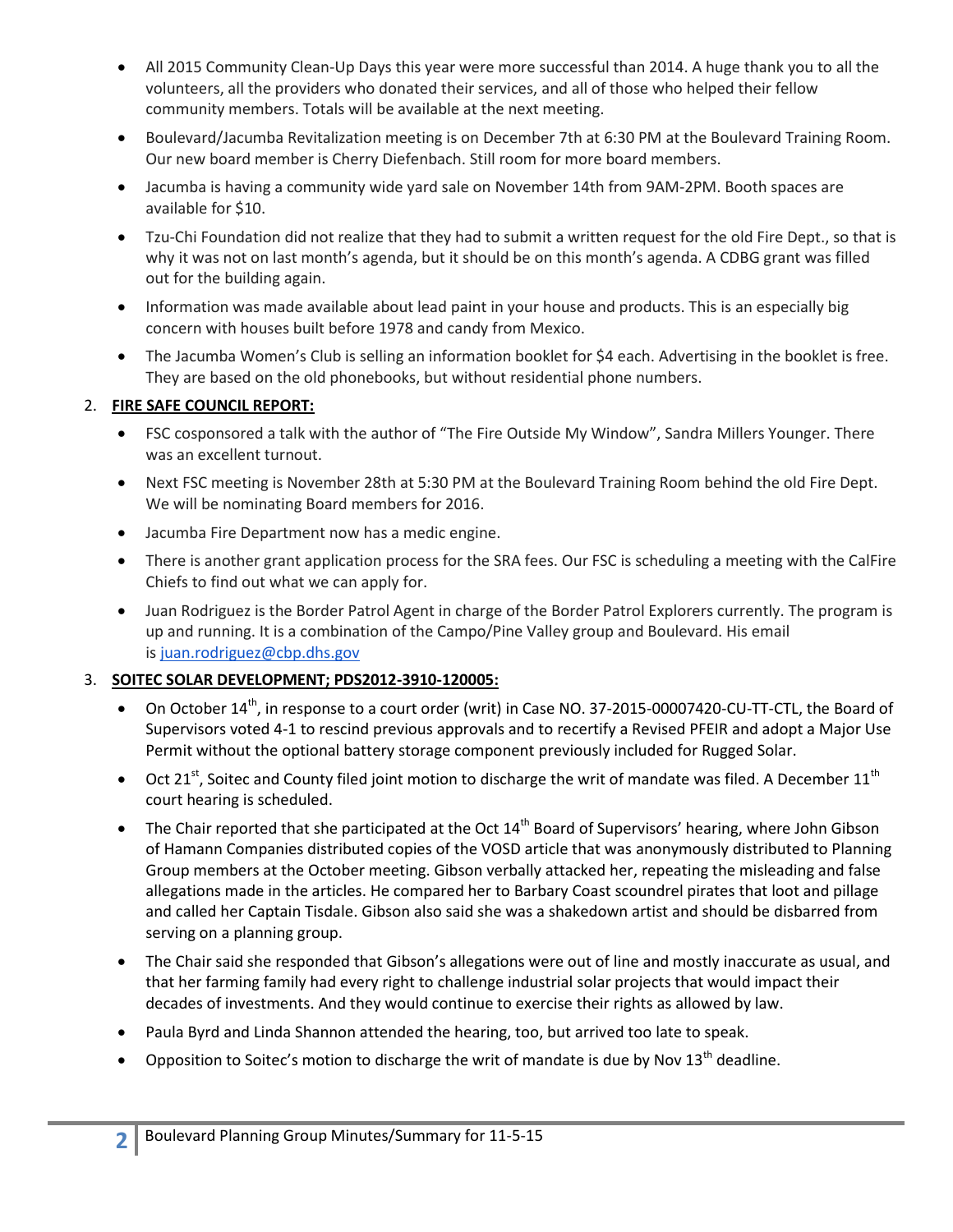- 4. **2.9MW CHAPMAN SOLAR RANCH, PDS2015-MUP-15-005, LOG NO. PDS2015-ER-15-21-001: Revised Plot Plans & Grading Plans received:**
	- On October 30<sup>th</sup>, County staff issued their 2nd Iteration Review of Initial Studies/Information filed by the applicant. Estimated DEIR release date is March 2016.
	- Chair reported that on October 27<sup>th</sup> JCSD Board meeting authorized a water supply contract for Chapman Ranch Solar—the JCSD Board package included the controversial Voice of San Diego articles that included false and misleading reporting on her, her family and Backcountry Against Dumps. She reported asking the JCSD Gen Mgr for an explanation on why the articles were included in the agenda package, for what purpose, at whose request and expense, and who authorized their inclusion. No response, so far.
	- A resident of Jacumba spoke out stating that the JCSD general manager had personally confirmed that a Dudek representative gave the VOSD articles to Bill Pape was responsible for copies of the articles being including in the agenda package that was mailed out.

## *5.* **ROUGH ACRES RANCH CAMPGROUND/CONFERENCE CENTER: PDS2012-3300-12-021 (MUP): DRAFT EIR EXPECTED BY YEAR END:**

• Draft EIR is still pending

# *6.* **ROUGH ACRES RANCH ROAD - MAJOR GRADING PERMIT PENDING: PDS2011-2700-15622: APPLICANT GREGG HAMANN:**

 Rough Acres Ranch Road construction is still tied to Tule Wind construction and a new Power Purchase Agreement for Soitec's Rugged Solar project.

# 7. **TULE WIND – SOUTHERN CALIFORNIA EDISON SUBMITTED ADVICE LETTER 3287-E TO CPUC FOR APPROVAL OF 15-YEAR POWER PURCHASE AGREEMENT (PPA) FOR 132MW:**

- On Oct 20<sup>th</sup>, BLM extended the Right of Way Grant with extended Notice To Proceed deadline of December 31, 2016.
- $\bullet$  On October 7<sup>th</sup>, Southern California Edison submitted Advice Letter 3287-E to the CPUC for approval for the PPA that Iberdrola announced on July  $28<sup>th</sup>$  for up to 67 wind turbines on close to 14,000 acres of BLM land in McCain Valley, with potential expansion later.
- Unresolved appeals, filed by several non-profit groups, remain in the 9th Circuit Court, challenging the District Court's support of BLM's Tule Wind project approvals. Tule Wind is still working with County staff on compliance with Major Use Permit (MUP) conditions; No Eagle Take Permits have been issued.
- The Chair reported that Backcountry Against Dumps submitted a formal PROTEST of SCE's PPA to CPUC on October 27<sup>th</sup> and Iberdrola filed a response to the Protest on November 3<sup>rd</sup>. Iberdrola's response included a footnote on page 1 inaccurately referencing the VOSD articles that were already full of misleading and inaccurate reporting and omission of critical facts.
- Tule Wind's response also included a letter regarding an alleged change in ownership of Tule Phase II and Eagle Take Permits for Phase I and Phase II. They are now claiming they are two separate projects which is contrary to the facts and the joint EIR/EIS.

# 8. **TULE WIND'S LEASE APPLICATION WITH STATE LANDS COMMISSION (SLC) FOR WIND TURBINES, ROADS & INFRASTRUCTURE, MAY BE HEARD DECEMBER 18TH:**

- $\bullet$  No word yet if Tule Wind's lease and land appraisal will be placed on the Dec 18<sup>th</sup> SCL agenda.
- 9. **TULE WIND PHASE II**: Nothing new to report
- 10. **COMPREHENSIVE RENEWABLE ENERGY PLAN (CREP) POD 13-007**:
	- Chair reported that the Project manager e-mailed a response saying that they "…*are currently working hard*  to finish the Phase One report. Once the draft report is ready to be released, we will allocate plenty of time *for your review prior to scheduling the next Technical Advisory Committee meeting*".